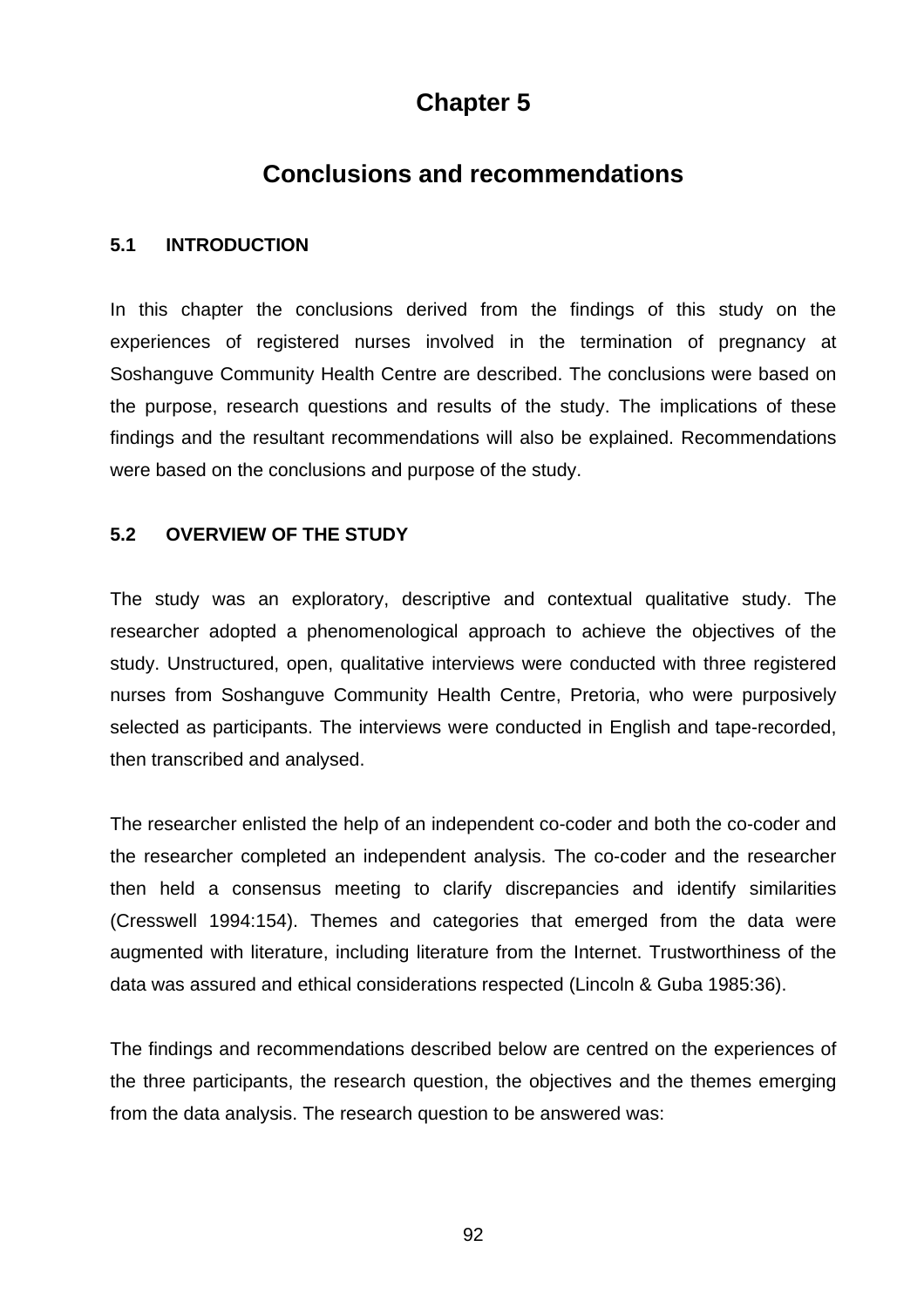*"WHAT ARE YOUR EXPERIENCES OF BEING INVOLVED IN TERMINATION OF PREGNANCY?"* 

By answering this question, the study achieved the following objectives:

- to describe the experiences of registered nurses who participate in the procedure of termination of pregnancy at Soshanguve Community Health Service
- to gain an understanding of their experiences

## **5.3 SUMMARY OF THE DATA**

Six themes, consisting of 8 major categories, eighteen subcategories and forty-five meaning units, emerged from the data. The findings were discussed according to the six themes that emerged from the data:

*THEME 1* Emotional and psychological trauma *THEME 2* Lack of resources *THEME 3* Lack of support *THEME 4* Debriefing *THEME 5* Positive experiences *THEME 6* Concern for uninformed colleagues

## **5.4 THE THEMES AND THEIR IMPLICATIONS**

*THEME 1*: *Emotional and psychological trauma* was experienced by the TOP providers during service delivery. Registered nurses verbalised feelings of frustration due to the prevailing situation. There were several issues that frustrated them, for example, that a young girl of 12 years can present for TOP without parental consent. The Termination of Pregnancy Act (Act 92 of 1996) permits young girls to undergo termination of pregnancy without informing their parents or guardian if they so wish. Being involved in termination of pregnancy was emotionally taxing.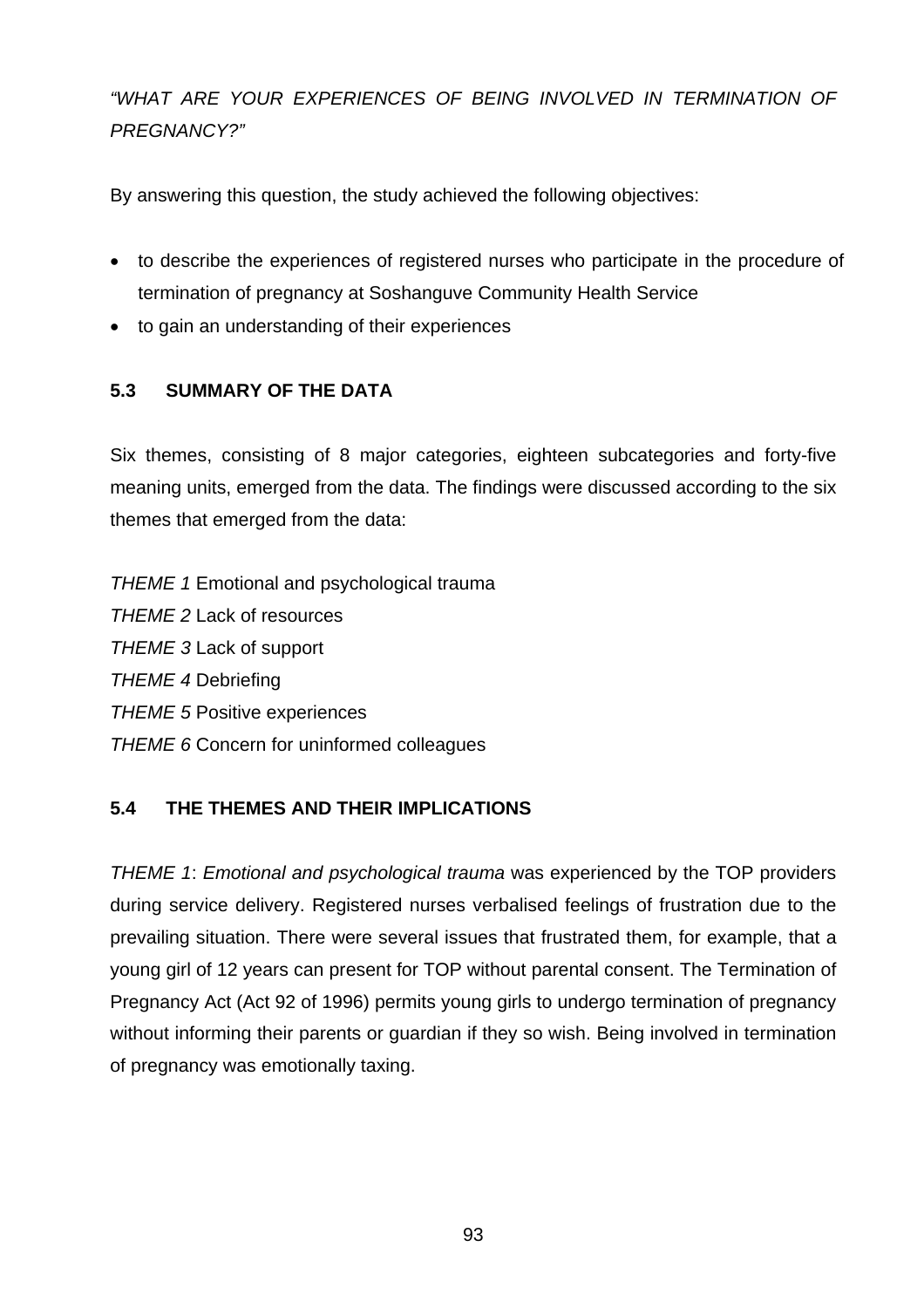Participants experienced *stress,* which was attributed to several factors. Some of these are discussed in the literature. Bewley (1993:25) states that nurses are stressed by caring for the women undergoing termination of pregnancy. Dyson and While (1999:478) highlight that nurses feel stressed when involved in terminations if the situation is at variance with their beliefs. Nurses providing daily counselling and performing terminations experience a heavy emotional toll (Prabhakaran 1998:3). Stressful factors in the procedure itself make nurses less tolerant of the procedure (Marshall et al 1994:567-568). Other factors include clients breaking down during counselling, lack of transport to attend debriefing sessions and the lack of proper debriefing sessions. There is often no formally organised debriefing with a psychologist and the discussions are done in a group (Bewley 1993:25-28).

Participants were being called names for being involved in the actual procedure of terminations. They experienced two types of *labelling*: perceived and received labelling. Registered nurses felt they were given names and were not treated well. Participants were actually called names such as serial killers and children killers (Engelbrecht et al 2000:4).

Participants felt *rejected* due to comments made by other health care workers at the clinic. Some health care workers displayed hostility towards those involved in TOP by making nasty remarks in the TOP provider's presence (Poggenpoel et al 1998:4). TOP providers were isolated by colleagues at the clinic - they experienced stigmatisation by peers, as they were perceived to be involved in an unethical service (Poggenpoel 1998:4-5).

*THEME 2:* Several issues pertaining to *resources* hampered efficient service delivery. The shortage of TOP equipment and human resources resulted in high stress and burnout. Management should plan for the acquisition of resources in the budget and deploy them in pursuit of the organisational objectives (Muller, Bezuidenhout & Jooste 2006:423). The availability of funds will facilitate the purchasing of equipment and the recruitment of staff.

*THEME 3:* A *lack of support* from colleagues and management was verbalised by participants, though one manager occasionally offered psychological support.

94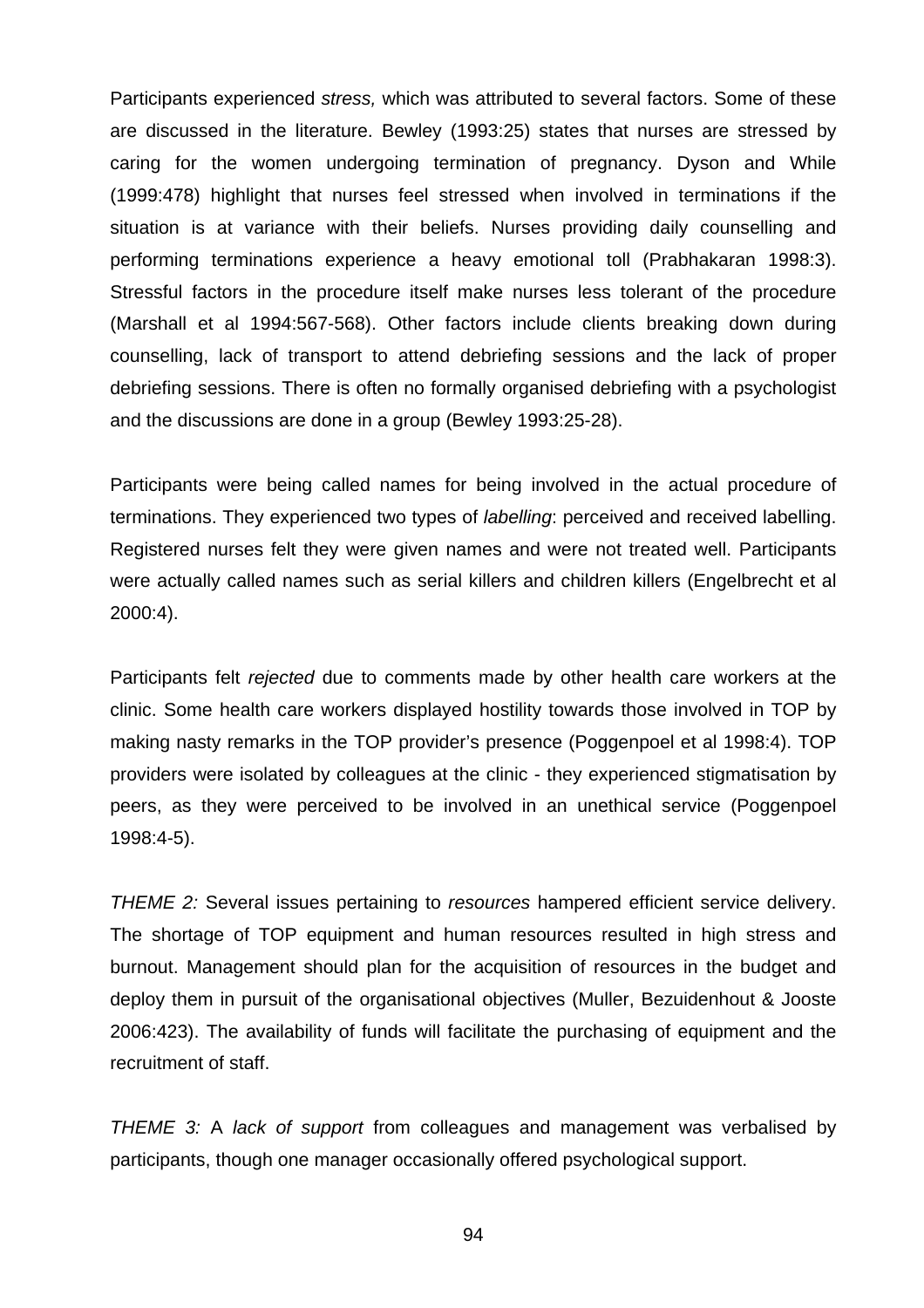According to Dyson and While (1999:478), it is essential for nurses and midwives to fully explore their own feelings towards termination of pregnancy, which can be done if support is given. Management has the responsibility of supporting TOP providers through listening to them, answering their questions and reassuring them (Poggenpoel et al 1998:6). In another study, TOP providers had no emotional support from colleagues (Engelbrecht et al 2000:4).

*THEME 4:* Participants highlighted that they worked under stressful situations and thus needed to be *debriefed* on a continual basis. However, the debriefing sessions provided were said to be inadequate. Debriefing was not available when a need arose and the participants had to carry the burden for some time before being debriefed. This resulted in serious psychological effects, including difficulty in coping. Jali and Phil (2001:30) also emphasise the importance of debriefing sessions to be conducted for midwives involved in TOP.

*THEME 5:* In this theme the participants mentioned *positive experiences*, for example, the availability of a psychologist who was able to listen to them occasionally when having group debriefing sessions. There was also a manager who showed support by checking on them at times - this was appreciated as it helped them.

Another type of positive experience was sympathy for the clients they were dealing with. The participants felt pity for clients and the conditions and other social factors surrounding their pregnancies.

*THEME 6:* The participants verbalised their concern for their colleagues who were not informed about TOP issues. The colleagues' negative behaviour was attributed to their lack of knowledge.

Dondashe (2001:49) suggests that value-clarification in-service training be conducted to ensure that all staff gain knowledge of and insight into TOP issues. Workshops on the implementation of the Termination of Pregnancy Act would enhance understanding and application.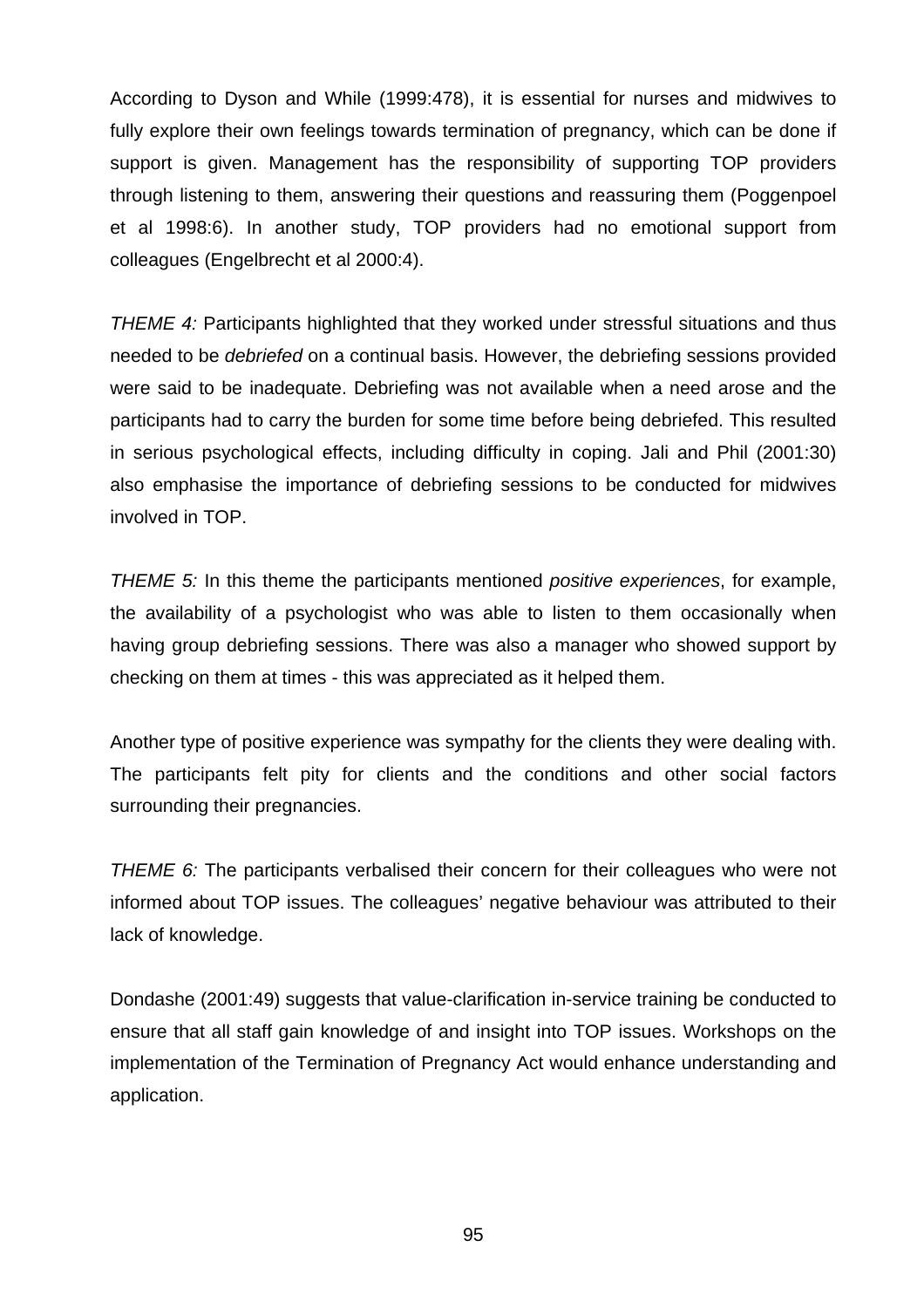#### **SUMMARY**

The study confirmed that registered nurses involved in termination of pregnancy experienced mixed feelings such as rejection, depression and stress. They utilised whatever coping mechanisms they had in order to handle the stress. It was evident in the study that each registered nurse needed to find a way of dealing with his/her feelings after TOP. Most of them talked to each other about their experiences.

It was clear that the nurses required counselling and psychological support in order for them to perform according to the professional standards. Planned psychological support services should be integrated as an essential part of TOP services delivery. Practically this should translate into finding ways to provide counselling to TOP health care providers on an ongoing basis (Barometer May 2002:17).

Registered nurses who described involvement in TOP as emotionally draining, experienced inadequate support from management. They were overwhelmed by their work and the emotional burden they had to carry. They expressed a need to be helped with the stress they were experiencing and longed for more support from management. Although the need for support was very real, this might also have been an indication that the nurses felt a need to be accepted by their peers, in spite of being involved in TOP. A positive attitude, without prejudice, towards TOP by all health care workers would enable a successful TOP program (Reproductive Right Alliance 2002:14).

The researcher re-examined the research objectives stated at the beginning of the study (repeated in section 5.2). After reviewing the data presented in chapter 4, and the conclusions and recommendations of chapter 5, evaluation showed that the researcher's objectives had been achieved.

#### **5.5 RECOMMENDATIONS**

The researcher makes the following recommendations for nursing management, health sciences education and clinical practice.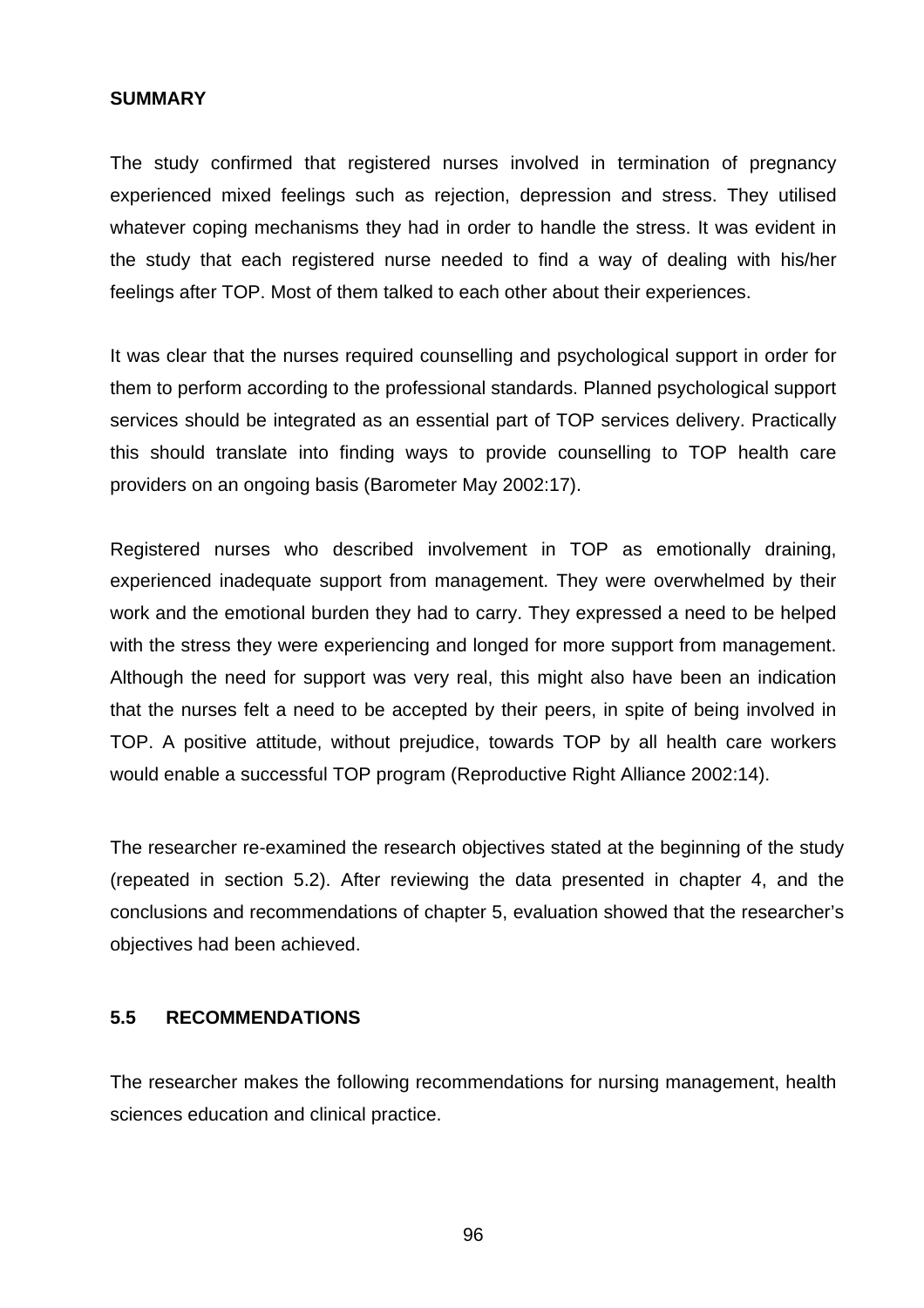#### **5.5.1 Nursing management**

The quality of care in termination of pregnancy services can be improved by addressing problems at all levels, including management, service providers and communities. There are several recommendations pertaining to the management of the TOP unit as regards understanding of the TOP providers need for counselling, the provision of human and material resources, support from management and the encouragement of collegial support.

The following recommendations are made:

- Nurse managers should undergo TOP training to enhance understanding of what TOP entails and to promote effective management.
- Management and the provincial office should provide support through the allocation of adequate human and material resources.
- Managers can encourage collegial support through her\his support.
- Managers should encourage an open-door system so that TOP providers can come for help whenever they experience problems.
- Counselling and support guidelines should be developed to empower the registered nurses involved in TOP.
- Psychological and social support mechanisms should be an integral part of TOP service delivery, through continuous availability of social workers and psychologists for debriefing and counselling when the need arises.
- Strategies must be implemented that focus on addressing the logistical problems that health care providers face, such as capacity and burnout problems.
- Adequate TOP health care providers should be trained to increase the human resource pool and enable a relief system.
- The staff establishment of TOP providers should be increased through advertisement of posts with a higher notch so that they can relieve each other when the need arises.
- TOP providers should be offered an incentive in the form of a "scarce skill" allowance.
- Termination of pregnancy should be integrated into the health care system instead of being regarded as a stand-alone service. TOP training should thus form part of the basic training of nurses.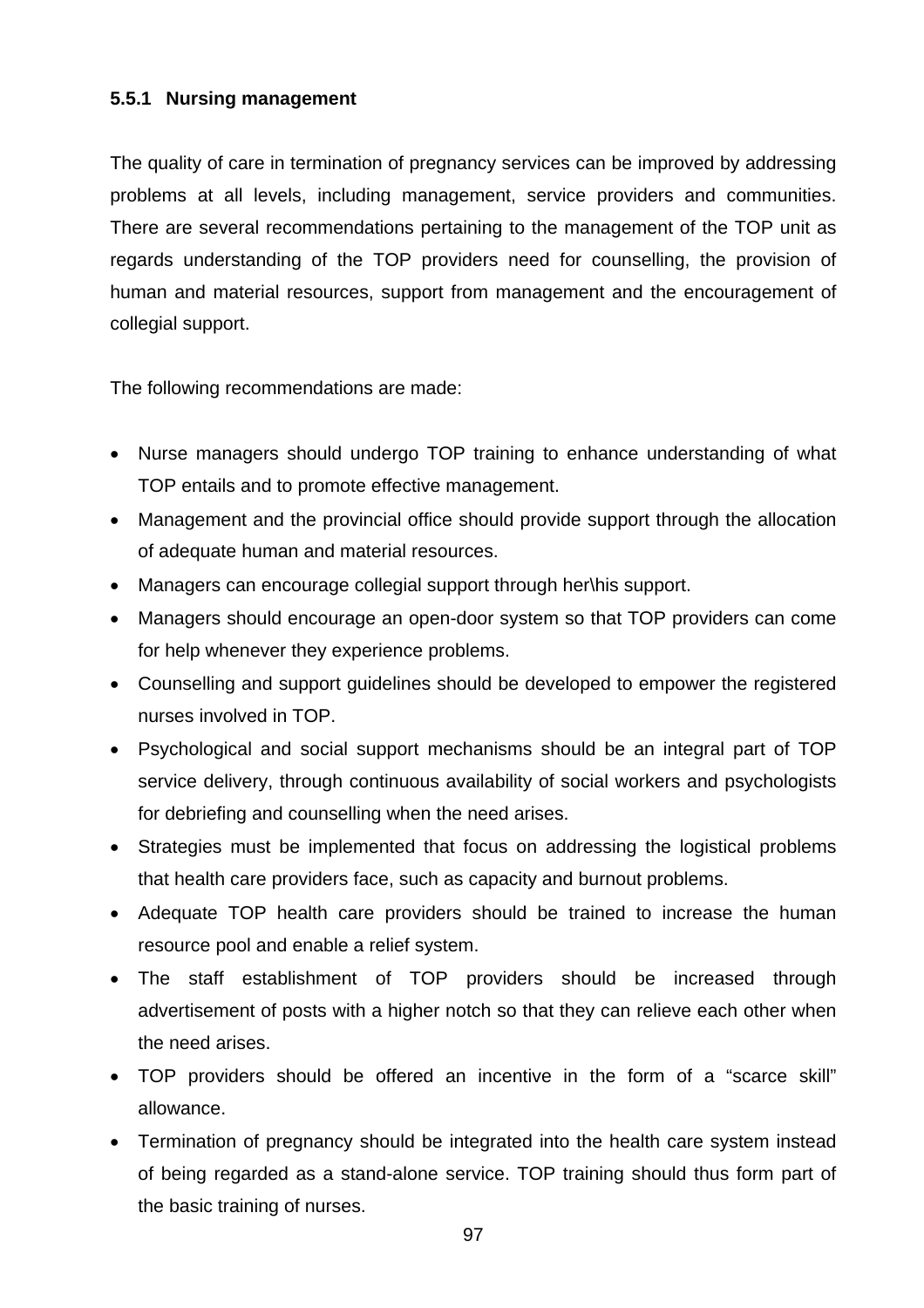- Nurses should receive ongoing training and information to make them aware of women's plight under the previous Act and to inform them about the Termination of Pregnancy Act.
- All health care workers should be provided with in-service training so that they gain knowledge of and insight into TOP issues. This should unfreeze the status quo and counteract the negative attitudes of the staff. In this way TOP providers' support systems will increase as peers become more knowledgeable and the stressful factors will decrease.
- Information pertaining to TOP should be given to the community to encourage proper decision-making by clients.
- There should be ongoing monitoring of service provision through quarterly reviews to check adherence to set standards, availability of TOP equipment and availability of psychological support.
- Quality-control protocols, such as quarterly TOP reviews and psychological assessment tools, should be in place and form an integral part of the monitoring and evaluation system to ensure that a holistic service is rendered (Cronje & Grobler 2003:75;Jooste 2003:217, 270, 338, 340).

### **5.5.2 Health science education**

The following recommendations, of which some were mentioned in Chapter 4, pertain to training the registered nurses involved in TOP to help themselves. They are based on the assumption that, through self-management, the registered nurse can grow towards professional maturity and become assertive, confident, independent and emotionally stable and a good TOP provider in the unit where she is practicing.

The following refer to subjects to be covered in the training of nurses involved in TOP, whether before or in-service:

- Nurses must be informed about their right not to participate in termination of pregnancy if it violates their morality (Pera & Van Tonder 2005:84).
- Ethical decision-making skills should be incorporated in the curriculum.
- A module to develop reflective skills could be incorporated in the course content. The TOP providers would be assisted to identify and be aware of the defence mechanisms they use to cope with emotional responses. This insight could help them to develop more effective ways of managing stress.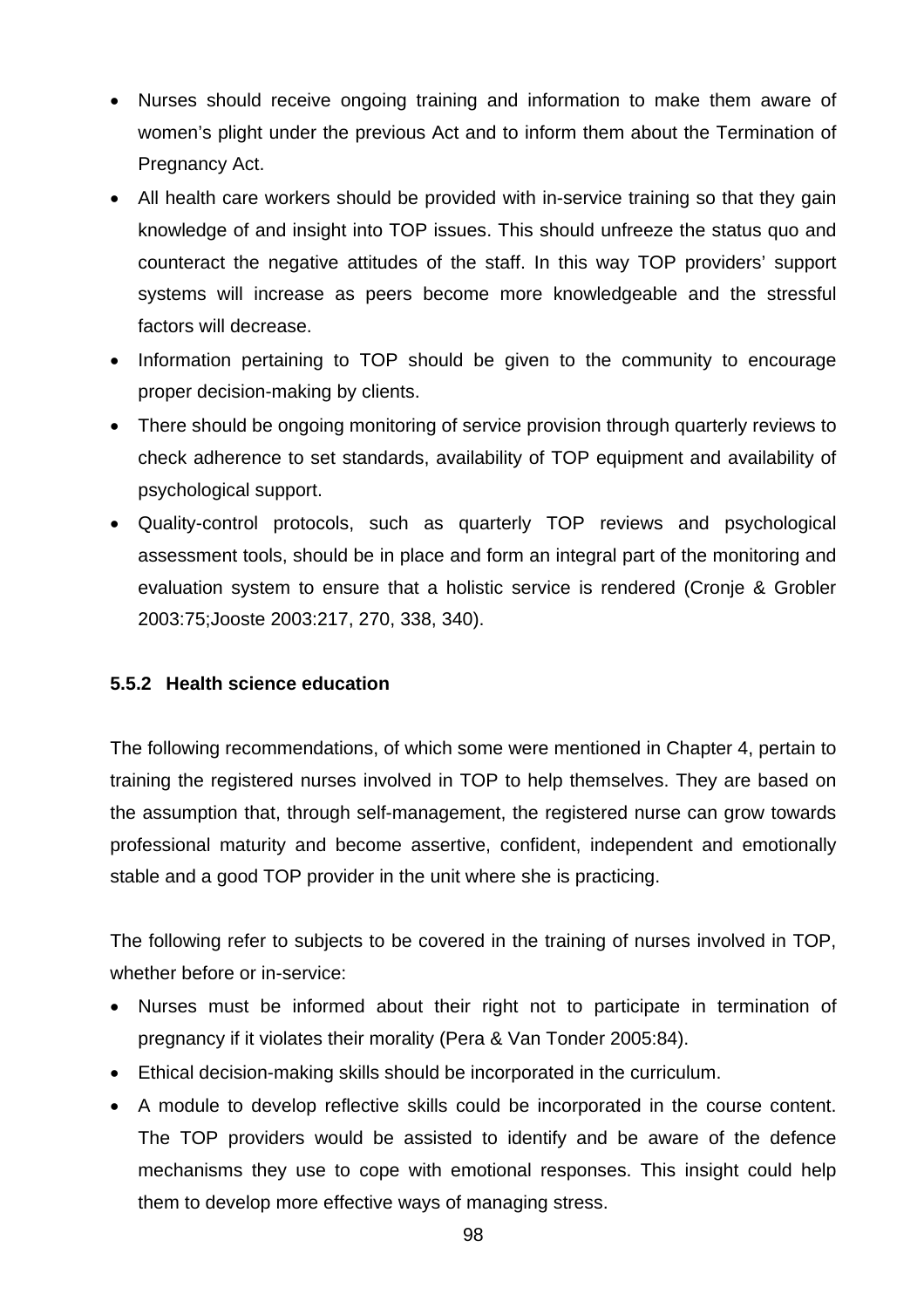- TOP providers need to be taught coping skills, assertiveness training etc. In-service education through seminars or workshops should be given regularly to help the registered nurses with acceptance, confidence, better management of mental health problems and development of a positive attitude towards TOP, TOP services and personnel.
- Value-clarification workshops need to be organised to gain knowledge of the concerns of registered nurses regarding TOP and to assist them to relate their values and beliefs systems to the needs of the clients (Marais 1997:7).

Furthermore, the services of a psychologist are recommended. The psychologist could offer the TOP provider advice/guidance on very limited and well-thought-out situations, in order to smooth out overly stressful moments and reduce tension, and to help them transcend uncooperativeness of colleagues (Rawlins, Williams, Beck 1993:105).

For health care workers other than the TOP providers, there is a need to design different training modules that address the above TOP-related issues.

### **5.5.3 Clinical practice**

To ensure proper implementation of the Termination of Pregnancy Act and the provision of effective and efficient TOP services, the following are recommended:

- A support group of the nurses involved in TOP should be formed. McDonald (1994:40) states that the program should have the full support of management. The support group would create an environment where the nurses could share their feelings, concerns, hopes and values, and where stereotypes could be broken down. Trust and empathy would need to be fostered (Gmeiner et al 2000:76). The group members would have an opportunity to explore their own personal world and reflect back on that (Jooste 2003:158-159).
- Skills and guidelines for handling clients, especially young ones, should be taught. This should include the rights and responsibilities of the clients.
- In Barometer (May 2002:17), it is suggested that through the involvement of a social worker and psychologist, structures and interventions for health care providers can be built into their curriculum to serve as a peer support structures. A model that will facilitate the following can be adopted: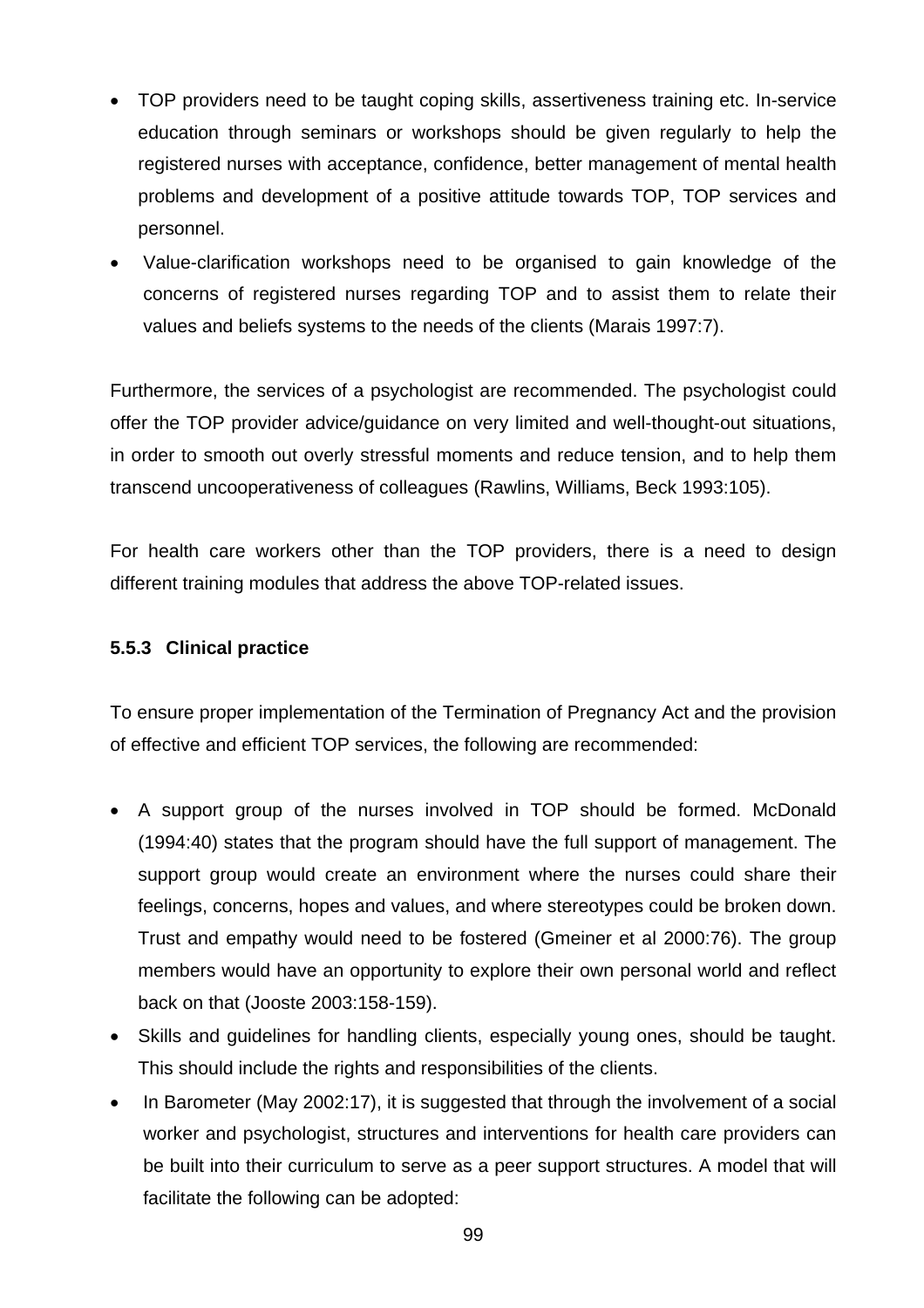- sharing of information
- sharing of experiences
- peer learning on how to deal with obstacles at institutional and personal level
- building solidarity between those involved in TOP
- building an enabling social context for service delivery
- regular debriefing sessions should be arranged

Thus clear guidelines need to be developed on the actions to be taken to assist the provision of TOP services at designated health centres. The guidelines would have to include the training content, the requirements of the health centres, and TOP implementation guidelines for management and staff.

#### **5.6 LIMITATIONS**

Certain limitations were identified in the study: setting for interviews; participants' effect; and data collection and analysis.

#### **5.6.1 Setting for interviews**

The setting was found to be inappropriate, having interferences. There were a lot of interruptions during interviews, since interviews were conducted at the participants' workplace during work hours. This happened despite all efforts taken to reduce interruptions such as knocks on the door by colleagues. There was also a lot of noise outside the interview room from patients and colleagues.

#### **5.6.2 Participants' effect**

Because the data collection was in the form of unstructured interviews and the participants knew the researcher, the participants could have withheld some of their personal in-depth experiences.

There were only a few TOP-trained nurses working at SCHS, making the pool of possible participants small.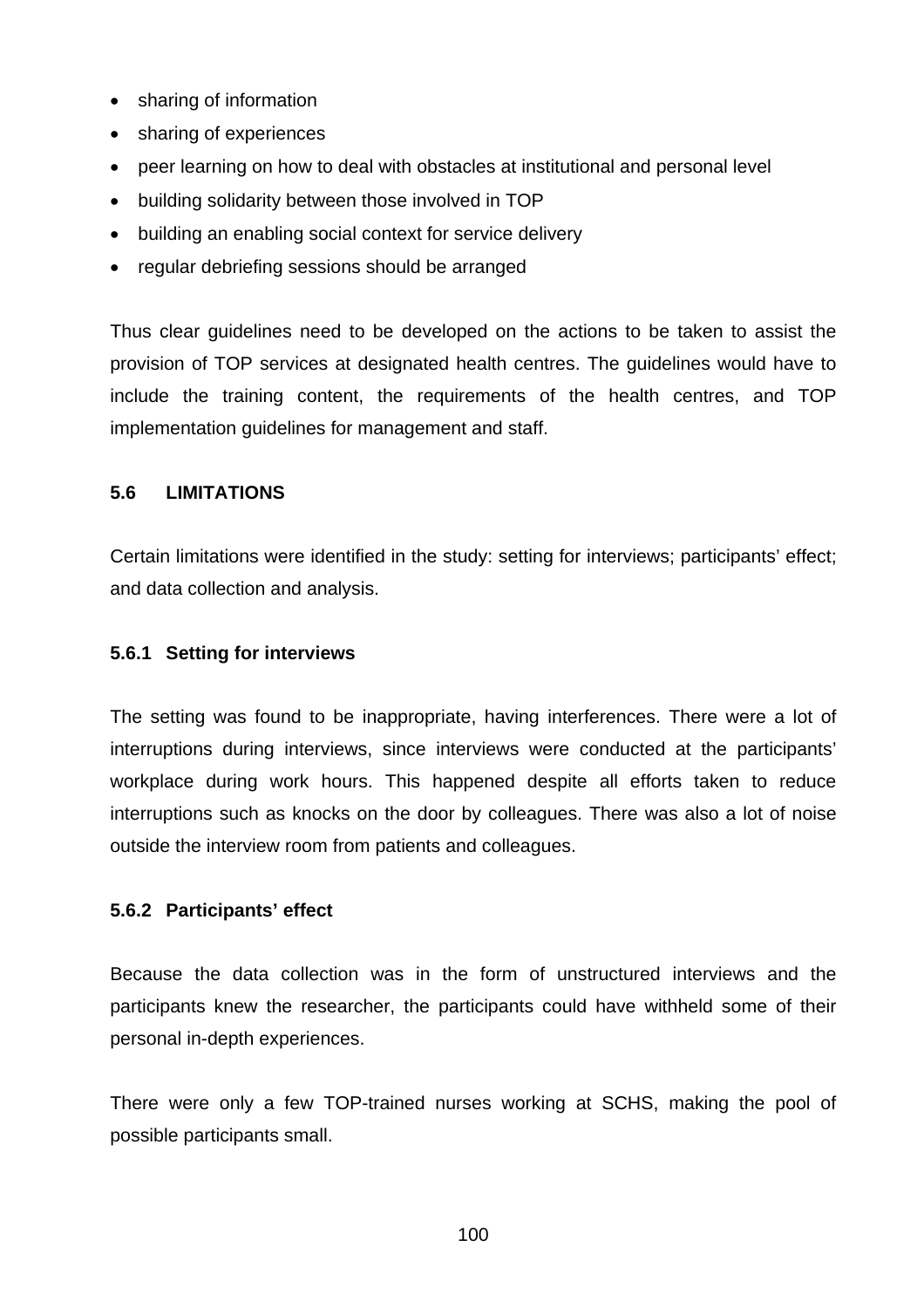## **5.6.3 Data collection and analysis**

Several limitations in the collection and analysis of data were identified.

- Two of the TOP providers who were participants in the study resigned, so they could not be asked further questions when the need arose, nor could they be contacted to clarify the data collected.
- Interviewing needs more time than questionnaires and thus the data collection was time-consuming for the researcher.
- The nature of qualitative study relied on the researcher's judgements of data collection and analysis. The researcher was the main data collection instrument for the unstructured interviews and analysis of the data. However, the possibility of bias was minimised by the assistance of an expert co-coder and the use of strategies such as trustworthiness, reflexivity, bracketing and intuiting throughout the study.

## **5.7 RECOMMENDATIONS FOR FURTHER RESEARCH**

In the light of the limitations identified and the findings of the study, the following are recommended as future research subjects:

- How reflection techniques would benefit the TOP provider in her nursing practice
- A model for retention of staff working in TOP services, including debriefing services
- The rights of professional registered nurses involved with TOP
- The attitude of management regarding TOP
- The kind of support that would be suitable for nurses involved in TOP
- Client education, especially that of the adolescent, regarding the effect of TOP
- Why nurses have a negative attitude towards TOP.

### **5.8 CONCLUSION**

This study on the experiences of registered nurses involved in termination of pregnancy found that they suffered tremendous stress from being involved in TOP. They felt rejected, were called names by colleagues, lacked resources and needed more support from peers and management. Debriefing sessions were inadequate and not available